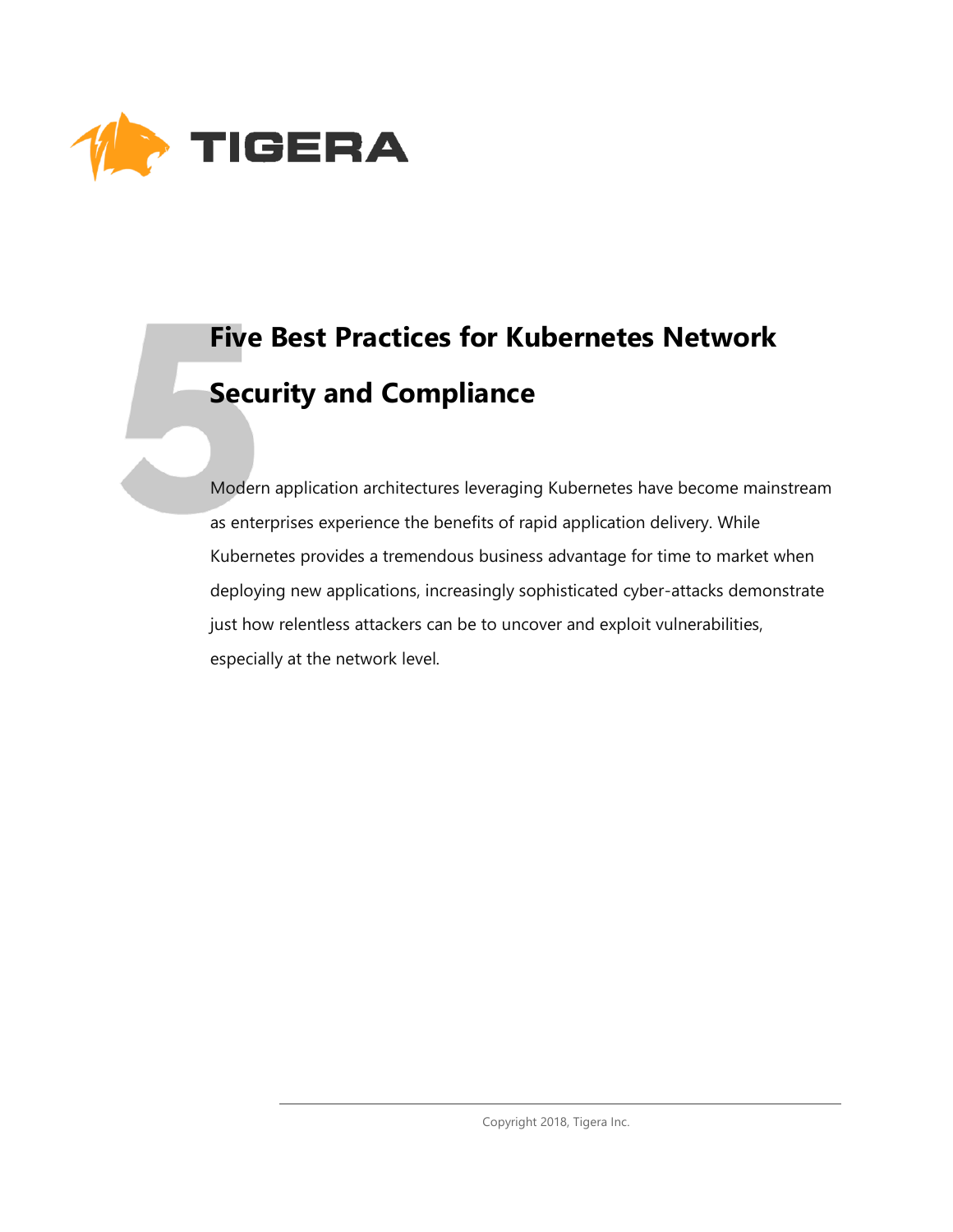

# **Introduction**

Before Kubernetes, monolithic application components communicated via inprocess library function calls. With Kubernetes, modern applications components communicate via network-based API calls. This difference means that security can no longer be enforced primarily by libraries and runtime frameworks. Instead, security must be applied at the network level. However, securing Kubernetes at the network level carries significant implications such as:

- Traditional security solutions like perimeter security, zone-based security, and static firewalls are not sufficiently scalable or flexible enough to meet security controls for Kubernetes
- Monitoring tools do not provide context into microservices traffic
- Compliance tools designed to provide audit trails were also designed for static applications and environments and won't work properly for Kubernetes
- Since microservices use the network, several teams development, platform, networking, security – now need access to security tools that let them work together in an agile manner

Kubernetes changes the way that we implement security controls. Here are five best practices for securing the network in those environments.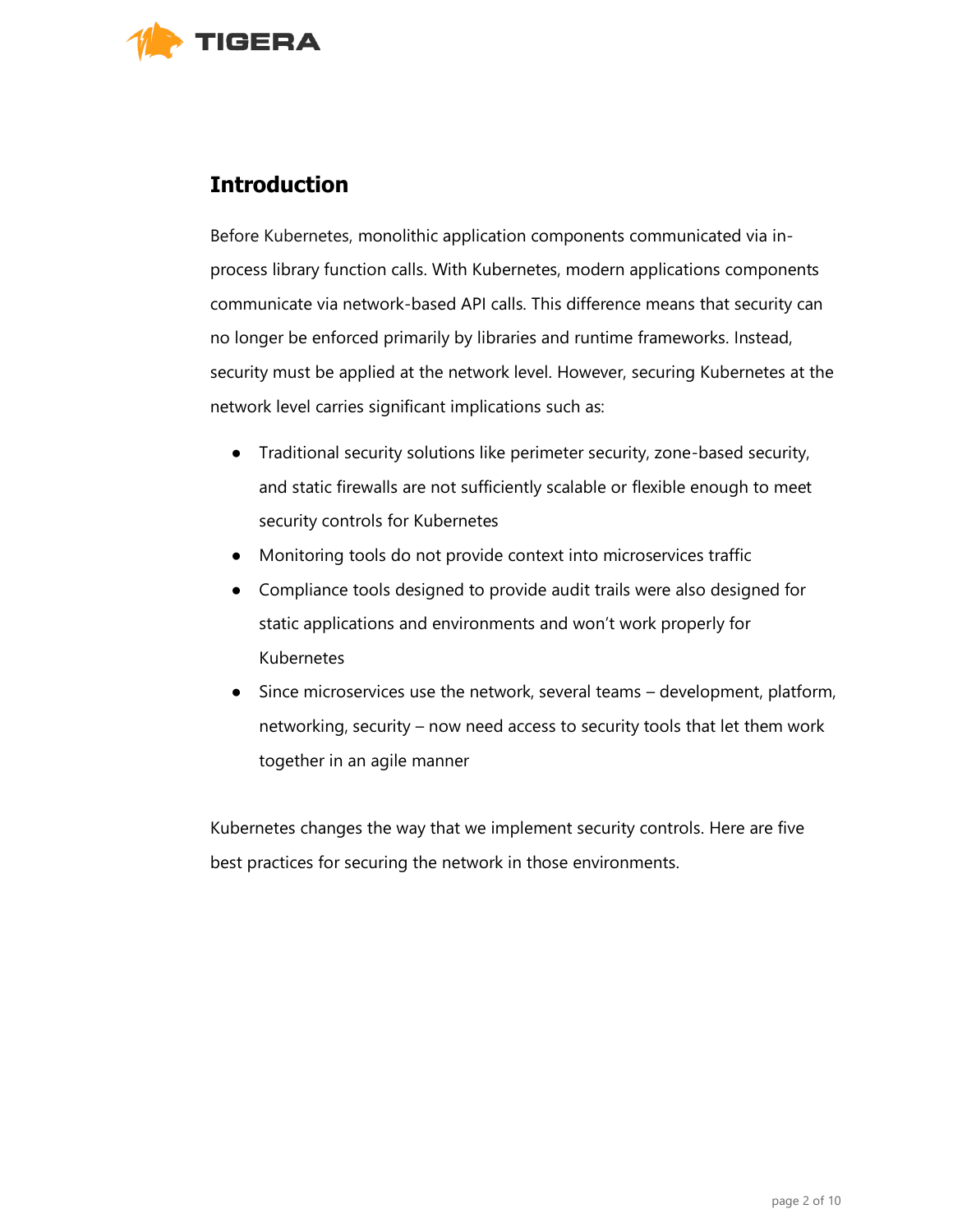

# **Embrace Zero Trust Network Security**

According to a recent PwC report, 44% of breaches originate from within the network<sup>1</sup>. Adding Kubernetes traffic makes the network even more complicated to secure. Kubernetes workloads use the internal network extensively as interapplication interactions shift from within computing resources to the network. This

shift has caused an explosion of east-west traffic, forcing the concept of workload identity in Kubernetes environment to be fundamentally reevaluated. What constitutes a workload in a Kubernetes environment? Do we base workload identity on network locality and what they advertise themselves to be? To compound the problem, the



metadata of a workload can be exploited by attackers to mimic legitimate workloads.

The challenge for many businesses is that they are trying to solve Kubernetes network security issues by leveraging legacy network security models. Traditional security models are based on network location such as IP address. The underlying IP address for Kubernetes workloads are ephemeral and thus breaks traditional security models. Traditional network security was designed to block external threats assuming the internal network is trustworthy. Trusting the internal network equates to workloads being able to communicate and access resources without authentication. Without workloads having to authenticate, just like users do, it becomes impossible to validate the identity of workloads.

Zero Trust network security addresses the issue by establishing trust with multifactor authentication for workloads. Workloads need to authenticate based on a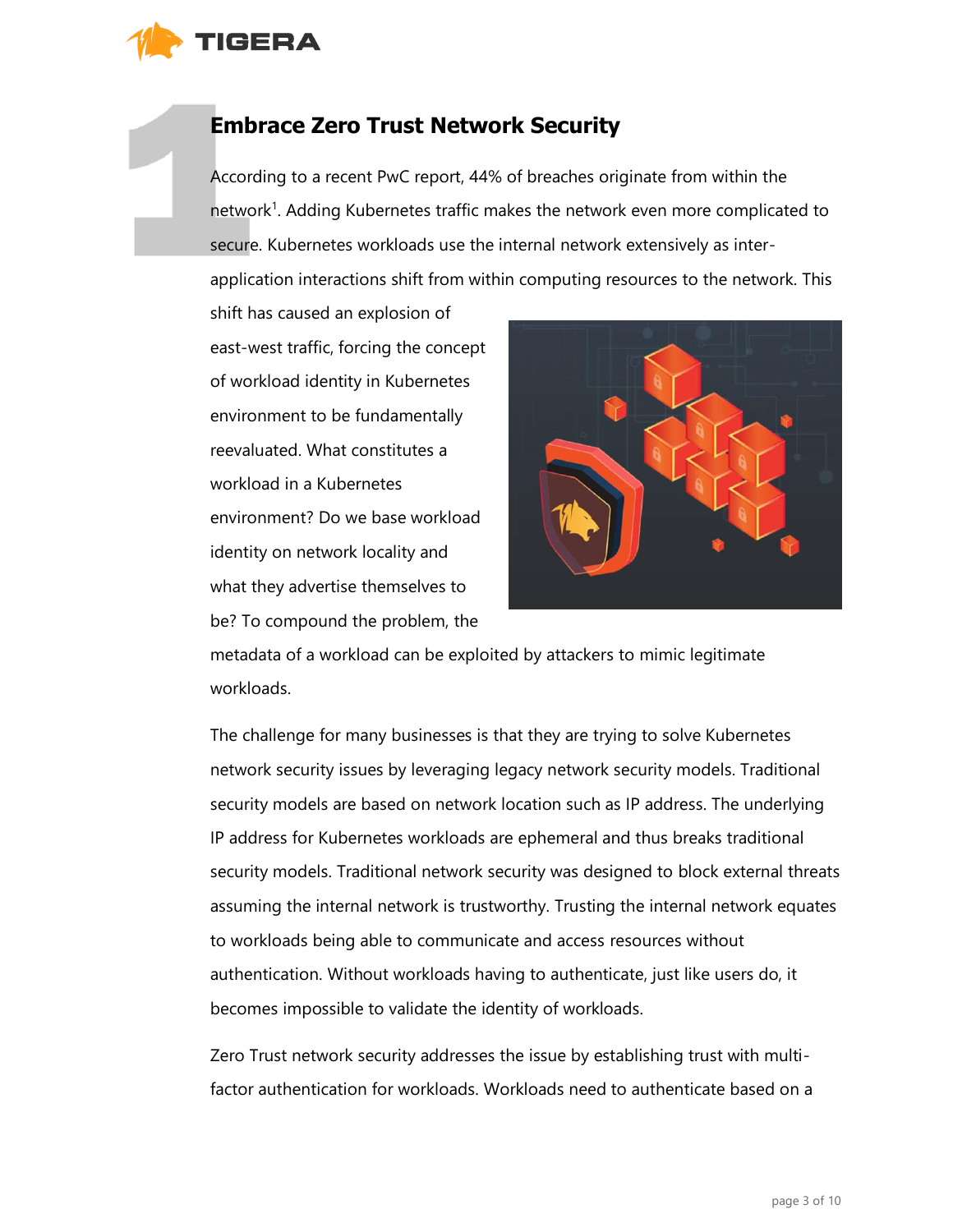

combination of cryptographic identifiers, network identifiers, and metadata such as labels and namespace, and layer 7 request attributes. Anyone of these attributes in isolation cannot verify the true identity of the workload. Understanding the workload's metadata along with network locality can stitch together trusted workload identifies that can't be forged by attackers. Trust can then be applied as much as needed to a given workload in order to get the task done.

By establishing an identity for each workload, the Zero Trust model can validate trust at multiple enforcement points in and outside of the pod and hosts. Implementing multiple and interlocking security controls at every level of the stack eliminates the possibility that a single compromise can defeat the entire environment.

#### **Make Sure Logs are Meaningful and Durable**

IP addresses for Kubernetes workloads change frequently making IP address ineffective as an identifier for logging. The challenge with traditional logging methods is that they rely solely on IP address and provide limited 5-tuple flow information. These dated methods do not capture denied traffic at the container level and required additional context to be useful. Monitoring Kubernetes workloads is significantly different than monitoring



traditional host-based systems and requires visibility into the Kubernetes constructs. These constructs where the application runs are entirely invisible to traditional network monitoring systems that monitor at the host layer. Kubernetes context such as containers, pods, nodes, namespaces, and labels are needed along with the IP addresses.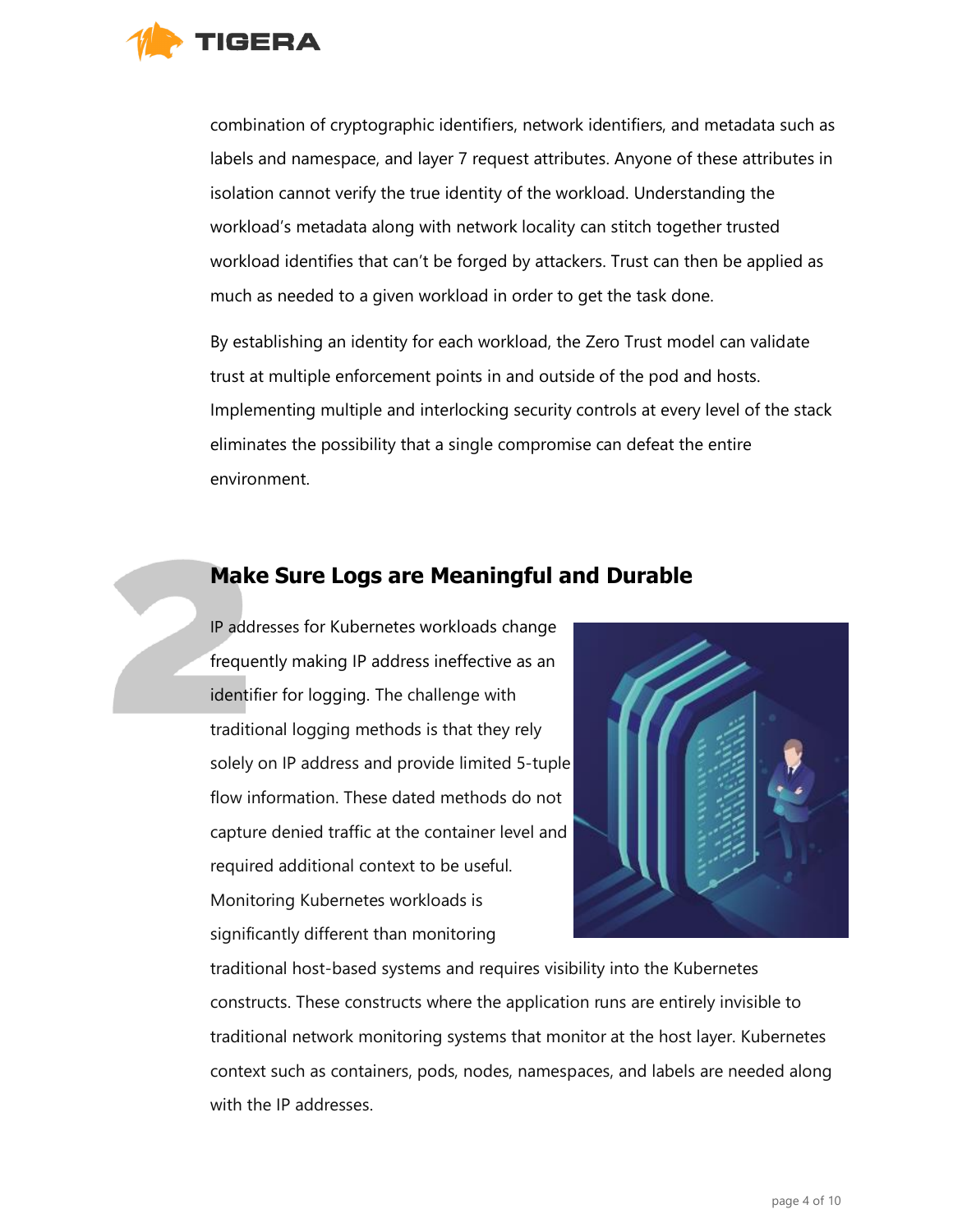

Network flow logs need to be captured at the container level and appended with workload metadata. Workload identity and metadata provide visibility into which workload did what for compliance auditing and forensics purposes.

Beyond logging of network traffic, logging is required for Kubernetes network adjustments such as network policy changes. Logging of network policy change is necessary as attackers can alter the network policies if they are successful with their attacks. Network policy changelogs should also be tamperproof to limit attackers from covering up their malicious activities.

#### **Ensure Deployments are in Compliance**

Maintaining control and meeting compliance mandates is a requirement for most production deployments. Many compliance standards and guidelines, such as Payment Card Industry Data

Security Standard (PCI DSS)<sup>2</sup> and Center for Internet Security (CIS) benchmarks<sup>3</sup>, require and/or recommend proper segmentation at the network level. This is a crucial step in preventing attacks from moving laterally and also protecting



sensitive data. However, traditional network segmentation with firewalls and VLAN does not scale with dynamic Kubernetes environments. New workloads or changes to workloads could equate to long change control cycles or even changing the entire network. Furthermore, traditional network segmentation provides coarsegrained control, only able to separate groups of hosts or workloads. This is where network policy can address the shortcomings.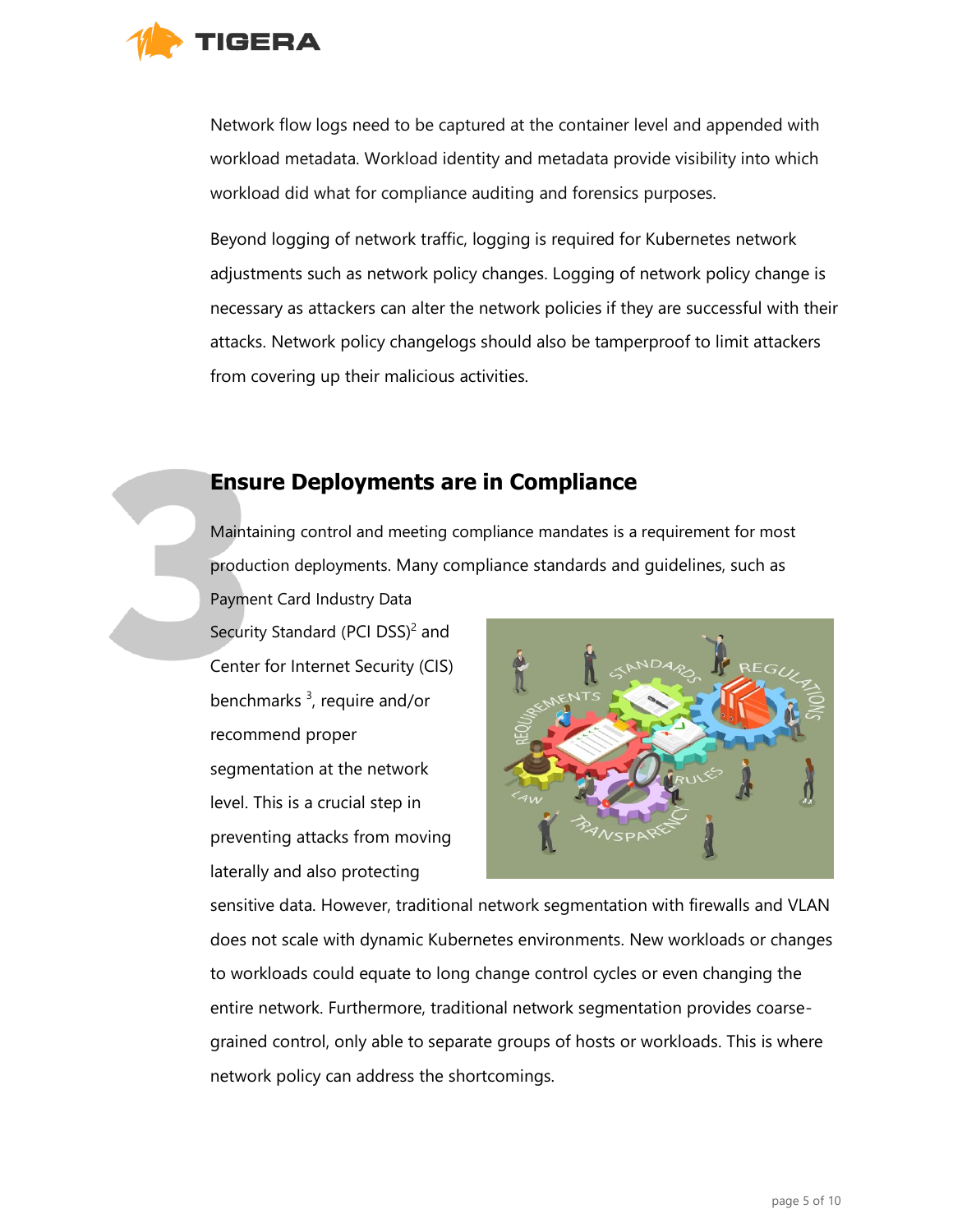

Kubernetes network security policies (referred to as NetworkPolicy in this paper) controls how workloads are allowed to communicate with each other and other network endpoints based on a declarative specification. NetworkPolicy is the cornerstone to providing fine-grained control for Kubernetes and defines rules that specify what traffic is allowed or denied. Workload identity information and labels are used by NetworkPolicy to identify what each workload can communicate with. Labels are not only used for identifying workloads for communication but also to help establish a structure for compliance control.

To illustrate how compliance is achieved with NetworkPolicy, suppose an application needs to be PCI DSS compliant. Workloads involved in processing financial transactions or handling sensitive financial information must be prohibited from interacting with other workloads or resources that are not PCI compliant.

In order to apply policies that meet PCI DSS requirements, PCI labels are applied to PCI-certified workloads. The policy will restrict any service labeled PCI from interacting with any other service that is missing the PCI label. This would institute a global policy ensuring PCI workloads only interact with other PCI workloads.

In addition, NetworkPolicy models with tiering capability should be used to align with organizational needs. A tiered NetworkPolicy model separates concerns of different functional teams in a hierarchical manner. Policy tiers enable businesses to safely delegate policy specification to downstream teams. By leveraging tiered NetworkPolicy, development teams can plan and manage their network security posture in a standard and autonomous way. Furthermore, each policy should be tied to one or more users and/or teams in the Kubernetes Role Based Access Control System (RBAC). By tying policies to RBAC, team members can make the changes they need, without being able to change higher-priority policies set by other teams.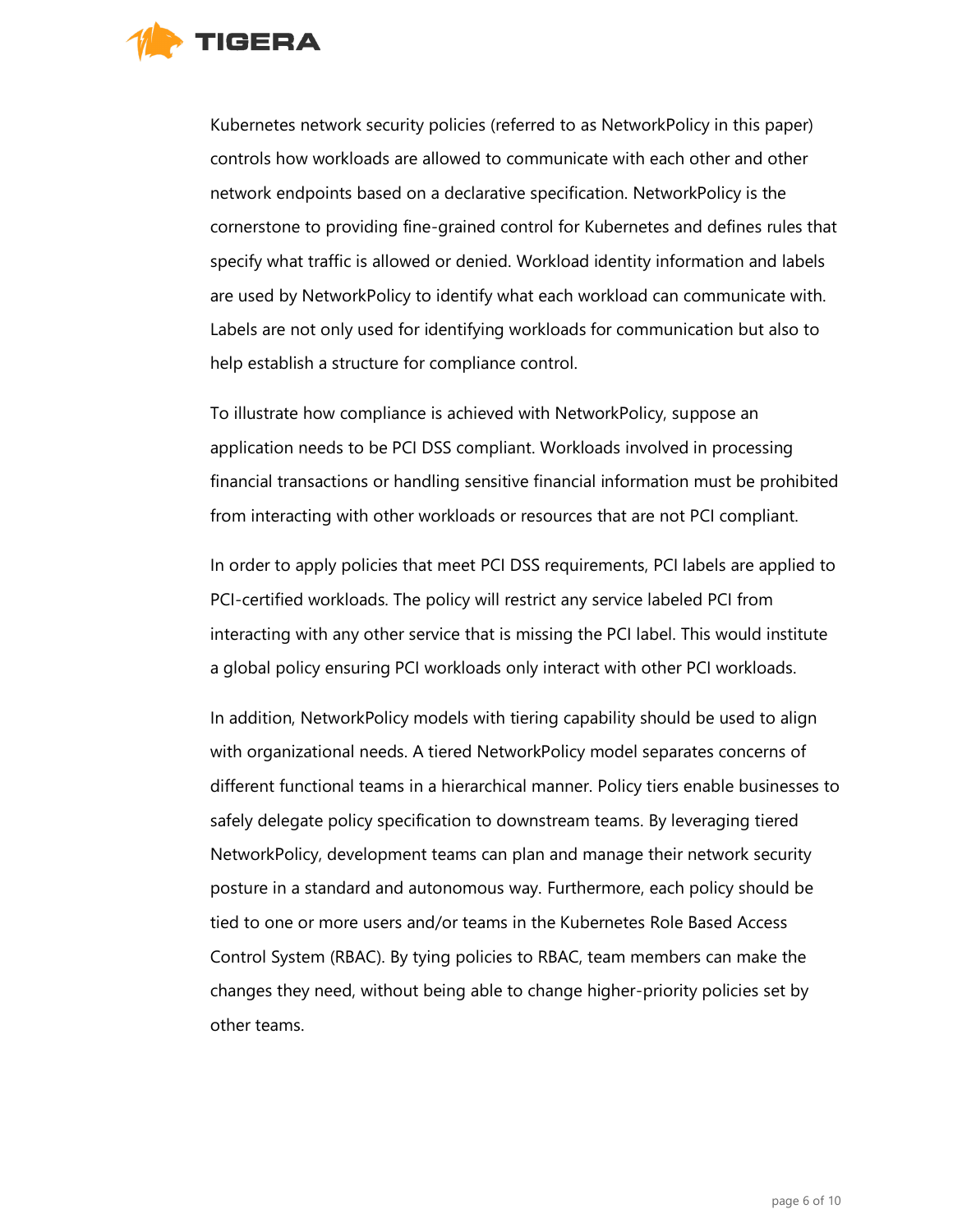

# **Orchestrate Security Just Like You Orchestrate Code**

One of the top challenges for DevOps teams in the continuous  $interrelation/continuous$  deployment (CI/CD) pipeline<sup>4</sup> is an inconsistent approach to implementing security tools and testing. Achieving security objectives is

often difficult when relying on traditional security tools outside of the CI/CD pipeline. The concept of "policy as code" treats the Kubernetes NetworkPolicy artifact an immutable fragment of code. Security can be built into the CI/CD pipeline by checking



NetworkPolicies into version control system. As the policy refers to workloads using metadata rather than specific instance data such as IP address, it is possible to apply a set of policies and continuously achieve the same security state in the network. Policy as code also allows the network infrastructure to revert to a known security state by simply deploying the same set of policy artifacts.

# **Know What is Deployed Onto the Network**

Nearly a quarter of all container images<sup>5</sup> from popular public repositories were recently identified with significant vulnerabilities. Containers could potentially be

built from images obtained from these public repositories and then orchestrated by Kubernetes into the network. Containers running with vulnerable code are easily exploitable

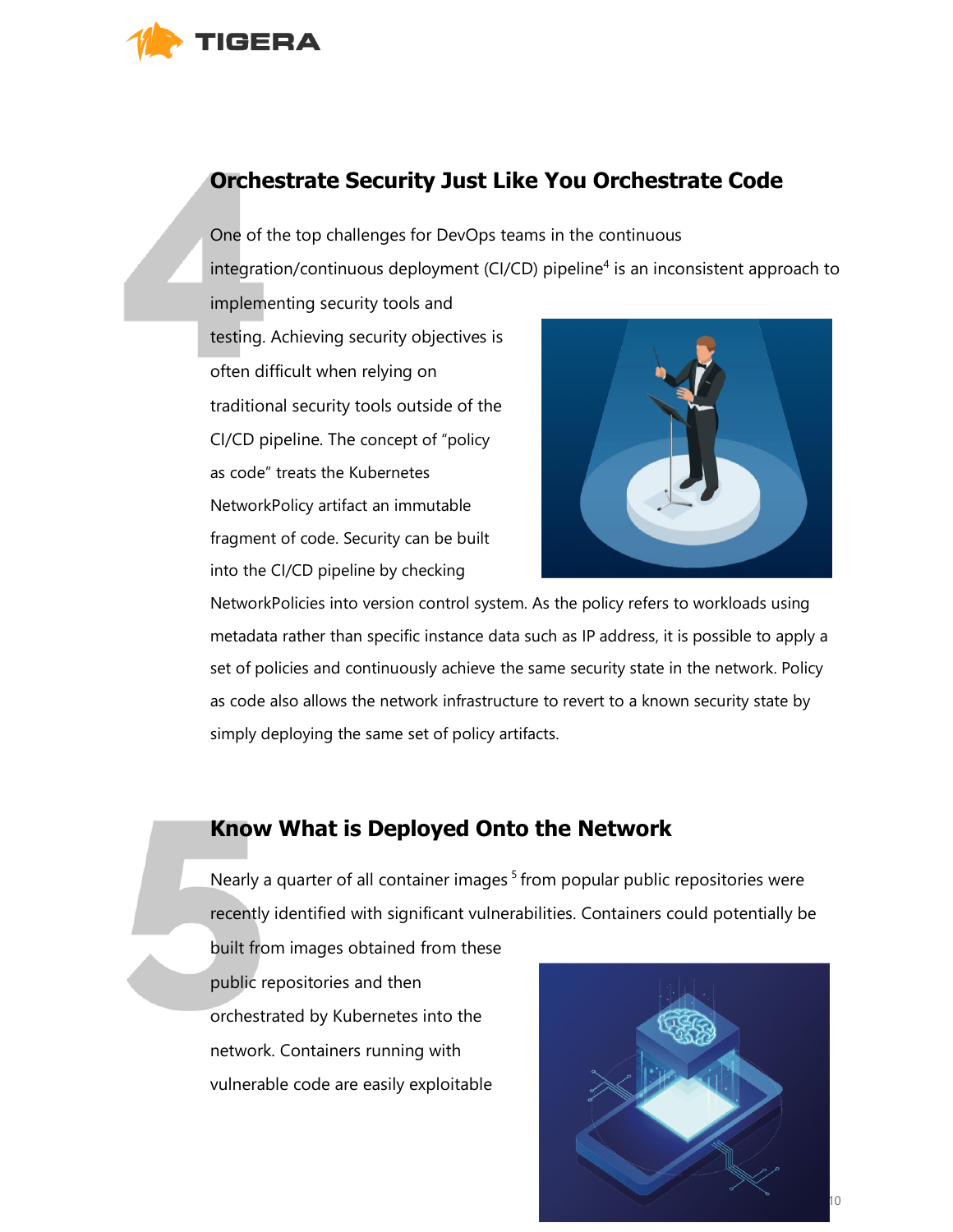

by attackers over the network. Regardless of whether you use public or private repositories, it is crucial to practice good security hygiene and understand if vulnerabilities exist within your containers.

Container scanners can screen out container images with known major Common Vulnerabilities and Exposures (CVE)s. Evaluate your existing scanning or open source tools to discover known CVEs. It is important to note that container scanning should be integrated with the CI/CD pipeline.

If the container image fails during the scanning process, the continuous deployment process must fail as well. This ensures that vulnerable containers cannot propagate into the network for exploitation. Container images that are scanned with vulnerabilities need to be replaced with newly built images, without the known issues, within the continuous integration process.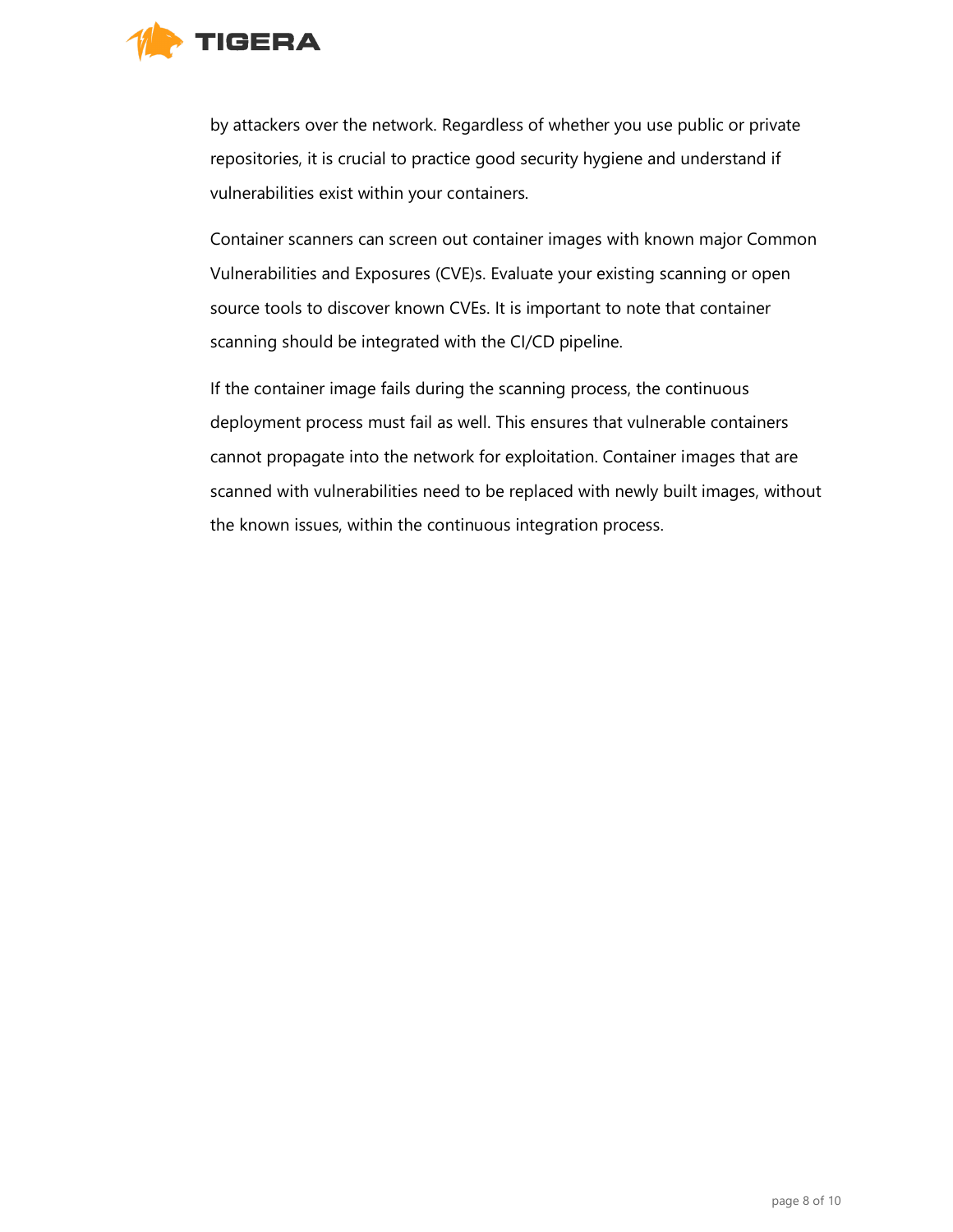

### **Summary**

As businesses look to modernize their applications, many have turned to Kubernetes because of the benefits containerized workloads bring. While Kubernetes enables applications to be deployed in a rapid manner, businesses need to think about securing their applications, especially at the network level.

Kubernetes environments have more moving parts that introduce new network security implications, particularly around East-West traffic. A new way of managing workload trust and identity is needed to secure the network. Monitoring network traffic needs to account for Kubernetes constructs that are invisible to traditional monitoring tools. Compliance responsibilities with Kubernetes can span across different teams such as applications, infrastructure, and networks. Each functional area must be involved in the definition and enforcement of compliance and security policies, ideally in an autonomous manner. Lastly, network security and container images need to be accounted for in the CI/CD pipeline to ensure addressing security issues at build-time and redeployment.